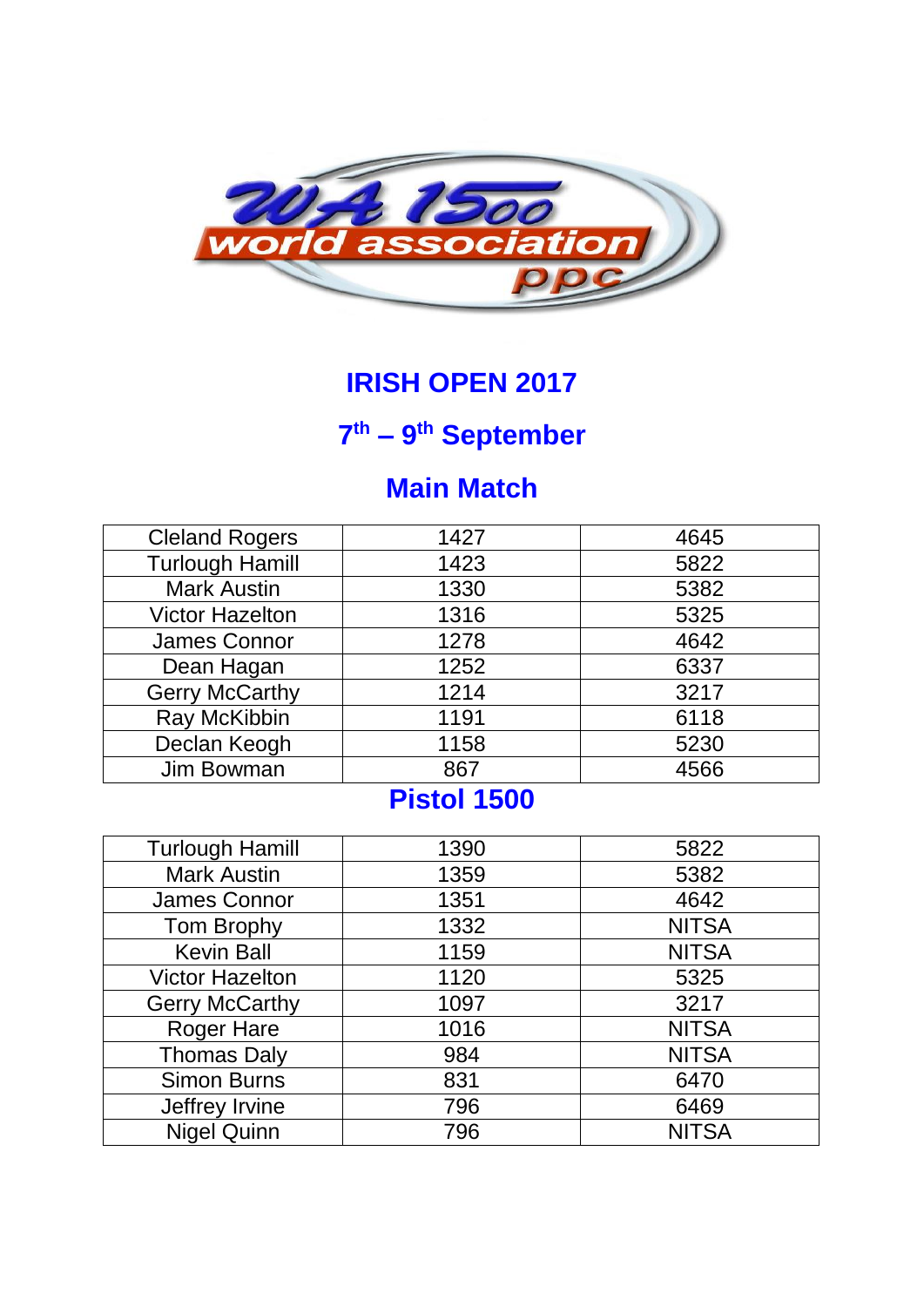# **DISTINGUISHED PISTOL**

| James Connor           | 534 | 4642 |
|------------------------|-----|------|
| <b>Mark Austin</b>     | 509 | 5382 |
| <b>Turlough Hamill</b> | 438 | 5822 |
| Aidan Rice             | 247 | 6468 |

# **STANDARD SEMI AUTO**

| <b>Mark Austin</b>     | 457 | 1                        |
|------------------------|-----|--------------------------|
| <b>Turlough Hamill</b> | 455 | $\overline{2}$           |
| Tom Brophy             | 438 | $\overline{3}$           |
| <b>Roger Hare</b>      | 431 | $\overline{\mathcal{A}}$ |
| <b>Jim Clarke</b>      | 428 | $\overline{5}$           |
| <b>Gerry McCarthy</b>  | 423 | 6                        |
| Seamus Keenan          | 414 | $\overline{7}$           |
| Simon Burns            | 406 | 8                        |
| <b>Tom Daly</b>        | 401 | 9                        |
| <b>Enda Toner</b>      | 400 | 10                       |
| <b>Tomas Farrell</b>   | 392 | 11                       |
| Declan Keogh           | 380 | 12                       |
| Terry Dullaghan        | 371 | 13                       |
| Lester Hanna           | 371 | 14                       |
| <b>James Hurst</b>     | 360 | 15                       |
| <b>Aidan Rice</b>      | 358 | 16                       |
| John Reynolds          | 355 | 17                       |
| Jim Bowman             | 355 | 18                       |
| Joseph McBurney        | 334 | 19                       |
| <b>Myles Shortall</b>  | 333 | 20                       |
| <b>Brendan Bourke</b>  | 331 | 21                       |
| <b>Gerard Agnew</b>    | 328 | 22                       |
| Liam Bourke            | 315 | 23                       |
| <b>Hugh Anderson</b>   | 301 | 24                       |
| Michael O'Hare         | 276 | 25                       |
| <b>Brian Mulligan</b>  | 273 | 26                       |
| Jeff Irvine            | 232 | 27                       |
| Chung Wong             | 196 | 28                       |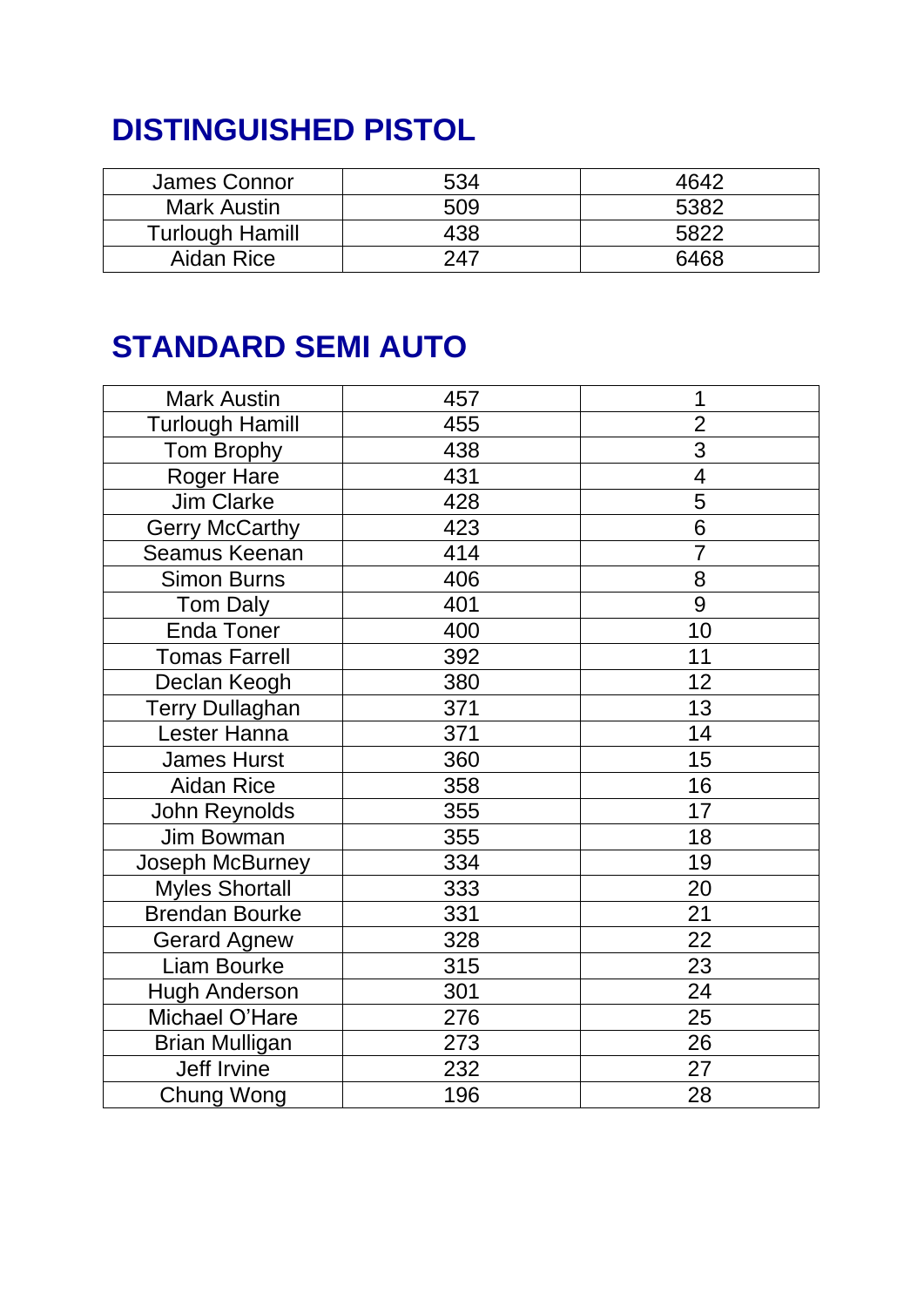# **STANDARD REVOLVER 4"**

| <b>Cleland Rogers</b>  | 461 20x    | 4645         |
|------------------------|------------|--------------|
| <b>Turlough Hamill</b> | 461 17x    | 5822         |
| <b>Mark Austin</b>     | 451 12x    | 5382         |
| Ray McKibbin           | 431<br>10x | 6118         |
| Kieran Gallagher       | 412 7x     | 6113         |
| <b>Hugh Anderson</b>   | 401<br>1x  | <b>NITSA</b> |
| <b>Gerry McCarthy</b>  | 380<br>5x  | 3217         |
| Jim Bowman             | 2X<br>369  | 4566         |

## **STANDARD REVOLVER 2.75"**

| <b>Turlough Hamill</b> | 463 16x | 5822 |
|------------------------|---------|------|
| Mark Austin            | 460 11x | 5382 |
| <b>Gerry McCarthy</b>  | 411     | 3217 |

# **POLICE PISTOL RESULTS**

| <b>Turlough Hamill</b>  | 295 8x |                         |
|-------------------------|--------|-------------------------|
| <b>Cleland Rogers</b>   | 290 6x | $\overline{\mathbf{2}}$ |
| James Connor            | 287 8x | 3                       |
| Gordon Ferguson         | 285 5x | 4                       |
| <b>Paul Kirkpatrick</b> | 284 6x | 5                       |
| <b>Tommy Farrell</b>    | 284 3x | $6\phantom{1}6$         |
| <b>Mark Austin</b>      | 284 3x | 7                       |
| Declan Keogh            | 283    | 8                       |
| Seamus Keenan           | 279    | 9                       |
| <b>Jim Clarke</b>       | 278    | 10                      |
| Jim Bowman              | 276    | 11                      |
| Kieran Gallagher        | 274    | 12                      |
| <b>Willie McClorey</b>  | 273    | 13                      |
| David Blain             | 272    | 14                      |
| Stefan Kirkpatrick      | 271    | 15                      |
| <b>Enda Toner</b>       | 269    | 16                      |
| Sean Benson             | 269    | 17                      |
| Ray McKibbin            | 265    | 18                      |
| John Reynolds           | 265    | 19                      |
| Mark Robinson           | 264    | 20                      |
| Jim Sheridan            | 262    | 21                      |
| Aidan Rice              | 260    | 22                      |
| Lester Hanna            | 259    | 23                      |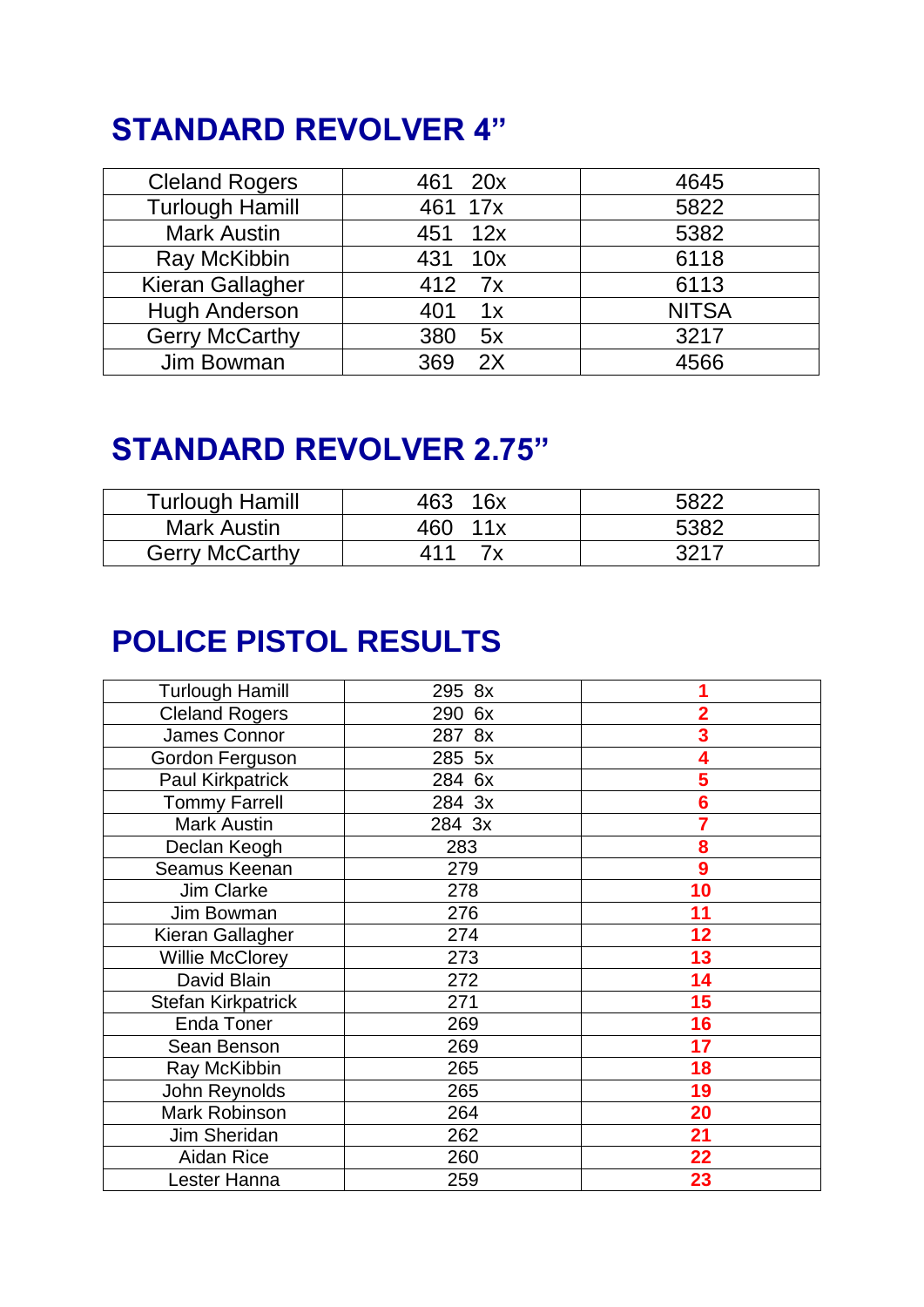| Michael Kelly          | 258 | 24              |
|------------------------|-----|-----------------|
| <b>Terry Dullaghan</b> | 257 | 25              |
| <b>Kieran Duffy</b>    | 251 | 26              |
| John Keane             | 251 | $\overline{27}$ |
| David Lavery           | 250 | 28              |
| Michael Humphries      | 249 | 29              |
| Padraig Hart           | 248 | 30              |
| <b>Colm Devlin</b>     | 242 | 31              |
| <b>James Hurst</b>     | 240 | 32              |
| Jonathan McKibbin Jnr. | 237 | 33              |
| <b>Gerard Agnew</b>    | 237 | 34              |
| Tom Daly               | 235 | 35              |
| <b>Desmond Hand</b>    | 233 | 36              |
| Liam Bourke            | 228 | 37              |
| <b>Brian Mulligan</b>  | 225 | 38              |
| Jeff Irvine            | 223 | 39              |
| George Crane           | 213 | 40              |
| Brendan Bourke         | 210 | 41              |
| <b>Sharon Beattie</b>  | 210 | 42              |
| <b>Myles Shortall</b>  | 204 | 43              |
| Simon Burns            | 203 | 44              |
| <b>Robert Schwebl</b>  | 200 | 45              |
| <b>Hugh Anderson</b>   | 194 | 46              |
| Joseph McBurney        | 191 | 47              |
| <b>Edward Rooney</b>   | 170 | 48              |
| Michael McGarrity      | 170 | 49              |
| Chloe Rooney           | 165 | 50              |
| Erol Musa              | 164 | 51              |
| Chung Wong             | 159 | 52              |

# **SERVICE PISTOL**

| <b>Cleland Rogers</b>    | 104 |    |
|--------------------------|-----|----|
| James Connor             | 97  |    |
| Gordon Ferguson          | 93  |    |
| Jim Bowman               | 92  |    |
| John Reynolds            | 91  | 5  |
| Kieran Gallagher         | 90  | 6  |
| <b>Tommy Farrell</b>     | 90  |    |
| Sean Benson              | 89  | 8  |
| Ray McKibbin             | 86  | 9  |
| <b>Turlough Hamill</b>   | 87  | 10 |
| Mark Robinson            | 86  | 11 |
| <b>Mark Austin</b>       | 85  | 12 |
| <b>Michael Humphries</b> | 82  | 13 |
| <b>Gerard Agnew</b>      | 80  | 14 |
| <b>James Hurst</b>       | 80  | 15 |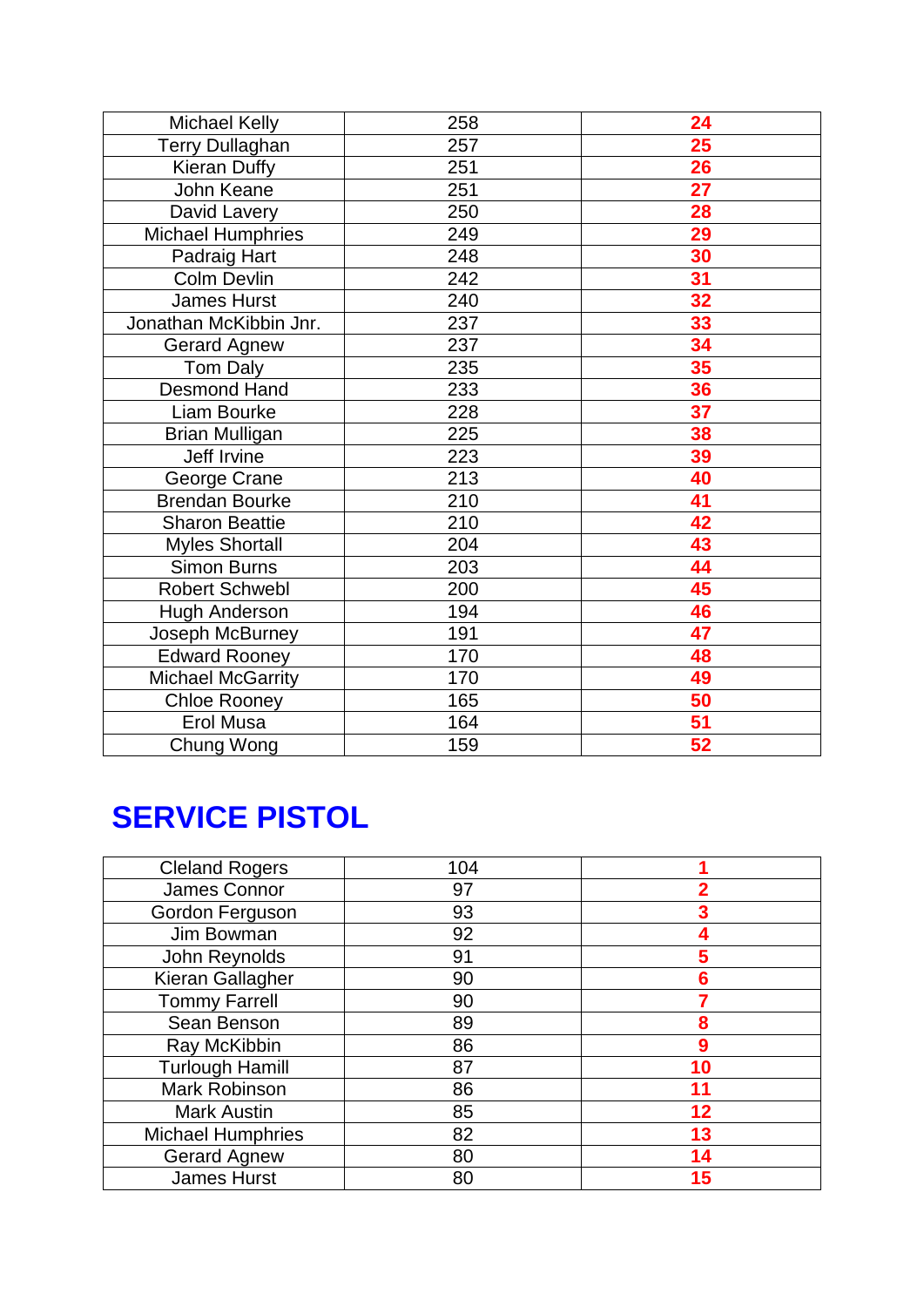| <b>Michael Kelly</b>  | 78              | 16              |
|-----------------------|-----------------|-----------------|
| <b>Colm Devlin</b>    | 78              | 17              |
| Jeff Irvine           | 75              | 18              |
| Padraig Hart          | 75              | 19              |
| Willie McClorey       | 74              | 20              |
| Joseph McBurney       | $\overline{73}$ | $\overline{21}$ |
| <b>Nigel Quinn</b>    | 72              | $\overline{22}$ |
| <b>Desmond Hand</b>   | 71              | 23              |
| Lester Hanna          | 71              | 24              |
| <b>Simon Burns</b>    | 70              | 25              |
| David Lavery          | 69              | 26              |
| Tom Daly              | 69              | 27              |
| Enda Toner            | 69              | 28              |
| <b>Kieran Duffy</b>   | 68              | 29              |
| John Keane            | 66              | 30              |
| Seamus Keenan         | 65              | 31              |
| <b>Tomas Farrell</b>  | 63              | 32              |
| <b>Aidan Rice</b>     | 62              | 33              |
| Liam Bourke           | 62              | 34              |
| <b>Robert Schwebl</b> | 60              | 35              |
| Jim Sheridan          | 59              | <b>36</b>       |
| Frank McReynolds      | 55              | $\overline{37}$ |
| <b>Hugh Anderson</b>  | 54              | 38              |
| <b>Brendan Bourke</b> | 50              | 39              |
| George Crane          | 48              | 40              |
| <b>Sharon Beattie</b> | 48              | 41              |
| <b>Myles Shortall</b> | $\overline{47}$ | 42              |
| Erol Musa             | 45              | 43              |
| Chung Wong            | 23              | 44              |

## **IPSC HANDGUN LEVEL 1**

#### **PRODUCTION -- Overall Match Results**

| $\frac{0}{0}$ | <b>Points</b> | Competitor           | Cat | Region     |
|---------------|---------------|----------------------|-----|------------|
| 100.00        | 503.4812      | McBride, Andrew      |     | <b>NIR</b> |
| 99.75         | 502.2056      | Kirkpatrick, Paul    | S.  | <b>NIR</b> |
| 85.41         | 430.0256      | <b>Burrows, Neil</b> |     | <b>NIR</b> |
| 82.41         | 414.9422      | McKibbin, Ray        |     | <b>NIR</b> |
| 79.49         | 400.2309      | Toner, Enda          |     | <b>NIR</b> |
| 75.82         | 381.7486      | Keogh, Declan        | SS  | <b>IRL</b> |
| 67.14         | 338.0162      | Hare, Roger          |     | <b>NIR</b> |
| 62.22         | 313.2487      | Reynolds, John       |     | <b>IRL</b> |
|               |               |                      |     |            |